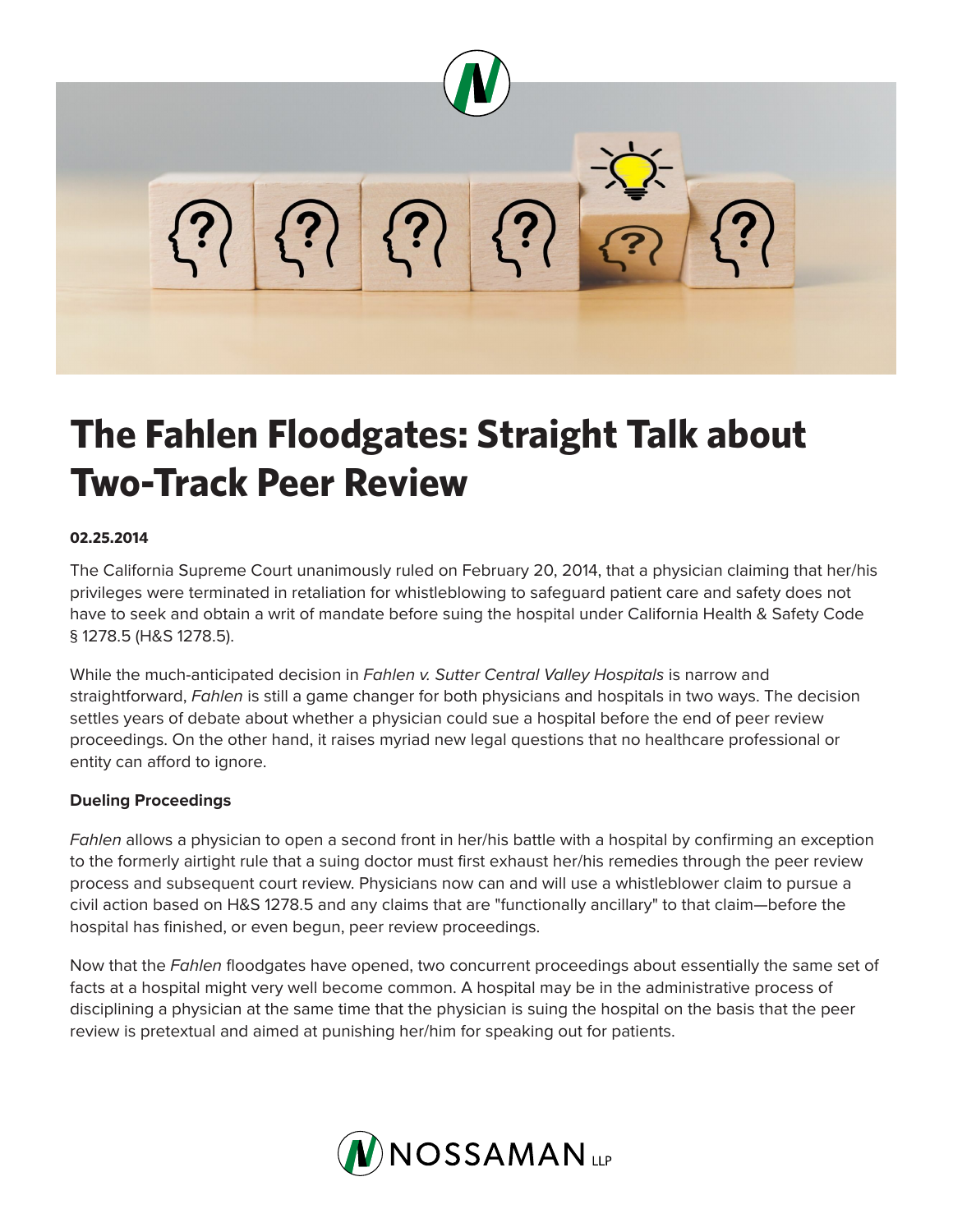Such two-tracked proceedings could force hospitals and medical staffs to navigate peer review issues in a general litigation environment far more frequently than in the past. An aggrieved physician may drag fellow medical staff members and others involved in the peer review process before a jury—where issues of quality of care and physician behavior will be evaluated by lay jurors for whom the interplay between quality of care and retaliatory motives could become even more muddled. In a *Fahlen* anti-retaliation lawsuit, a physician will even have the advantage of a legal presumption that her/his termination was retaliatory if it happened within 120 days of a complaint. Some wonder whether *Fahlen*, over time, could have a chilling effect on medical disciplinary actions if hospitals reduce peer review actions to avoid protracted, costly litigation.

In the *Fahlen* decision, the Supreme Court of California acknowledged the hazards of such dueling proceedings. The Court conceded that so-called "mixed motives" (both quality of care and retaliation) may be in play when a physician faces charges at a hospital, and noted, "We also realize that two things may be true at the same time." Indeed, the peer review hearing and the physician's whistleblower action could conceivably end in different, even mutually inconsistent, outcomes. A disruptive or dangerous physician might also be, or claim to be, a whistleblower with a legitimate point to make. What preclusive effect, if any, should the outcome of a peer review hearing have on a parallel H&S 1278.5 trial? The Court raised the question—and left it unanswered.

While physicians may rush to use *Fahlen* to initiate concurrent litigation, hospitals should consider H&S 1278.5(h), which permits a medical staff to obtain an injunction preventing a putative whistleblower-physician from obtaining discovery that would impede peer review or endanger patients; but that process only delays the whistleblower case. It does not preempt it. The Court discussed subsection (h) in detail in its ruling, and it will likely take on greater importance in future litigation. Notably, discovery in a whistleblower action may cut both ways, affording advantages to medical staffs as well as to physicians.

In addition, physicians who participate in peer review (for example, on medical executive, ad hoc investigative, and judicial review committees) may have cause for concern after *Fahlen*. The ruling confirmed that California law gives physicians a powerful tool to probe the motives behind peer review actions. Even the Health Care Quality Improvement Act (HCQIA), the federal statute granting immunity to reviewing physicians, does not necessarily preclude remedies under the California statute, because a *Fahlen* challenger of a peer review action could claim that the discipline was not based on objective facts. As the *Fahlen* court pointed out, hospitals cannot argue that HCQIA pre-empts the *Fahlen* floodgates: HCQIA says nothing about the procedures individual states may utilize to determine whether peer review decisions are subject to challenge.

# **Steps That Healthcare Entities Should Consider**

Advocates are already criticizing the new rules of the game ushered in by *Fahlen*. But a change in California law to strengthen the rule of exhaustion is unlikely. Nor is there any immediate prospect of federal legislation to pre-empt statutes like H&S 1278.5.

Therefore, healthcare entities should move quickly to plug holes in their system that could be exploited via *Fahlen* by a physician in an attempt to foreclose otherwise warranted disciplinary actions. But, keeping in mind that although the *fact* of a whistleblower's complaint may be protected, that does not necessarily mean that the *method* of registering the complaint is also insulated. Those issues remain for another day. Hospitals and medical staffs should consider adopting joint policies that encourage effective—but respectful —communication of concerns without fear of retaliation. Such policies should outline the key steps for